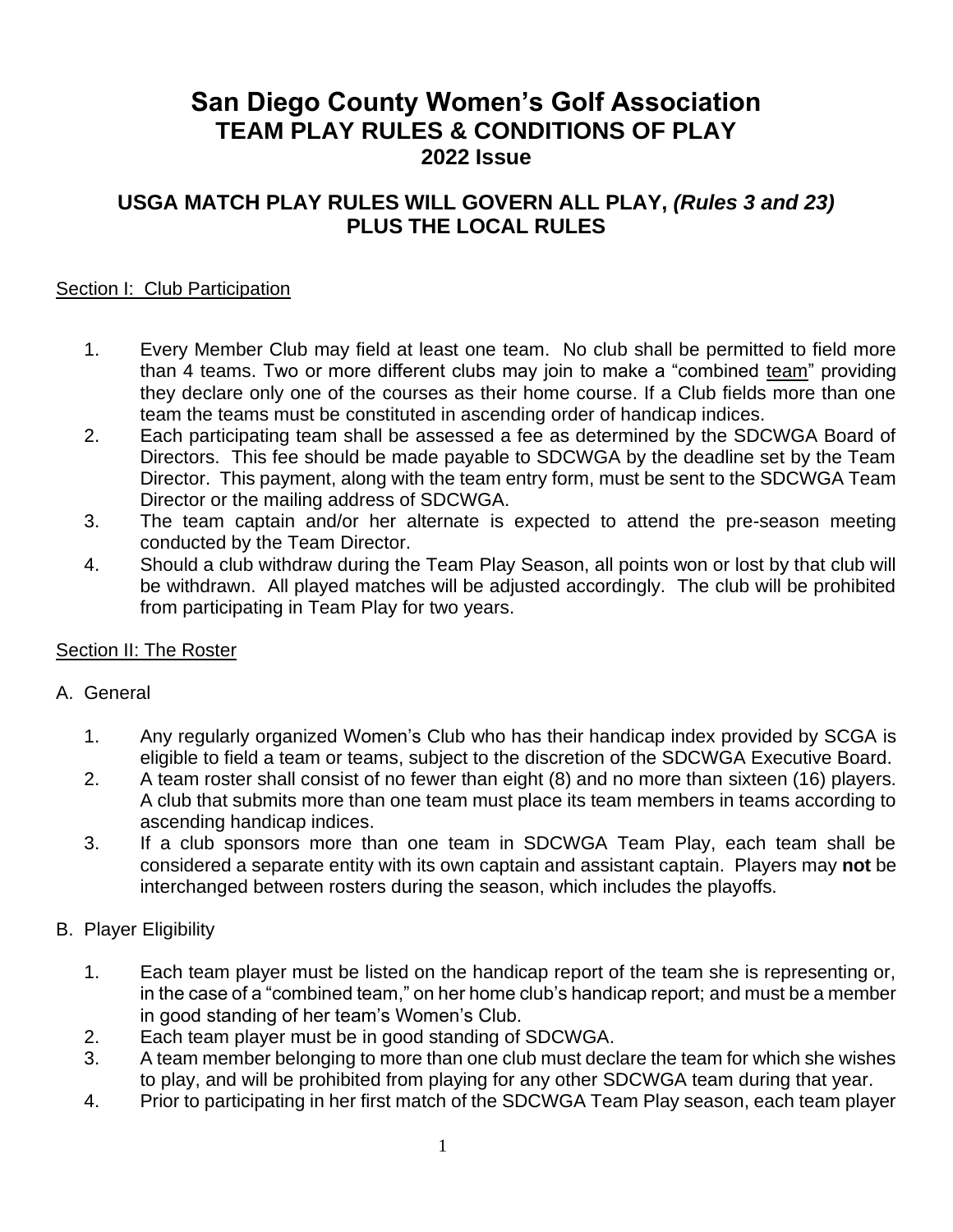must:

- (A) Demonstrate knowledge of the Rules of Golf.
- (B) Currently have her handicap index provided through SCGA.
- (C) If a club plays three (3) or more games per month, each team player from that club must have played **Six (6)** qualifying rounds within the last six (6) months prior to her first Team Play match, at least Four *(4)* of which must have been played in competition **organized** by the Women's Club she represents for SDCWGA Team Play, and up to two *(2)* SDCWGA events played in the last six months prior to her first Team Play Match.
- (D)If a club only plays one (1) or two (2) games per month, each team player from that club must have played **Four (4)** qualifying rounds within the last six (6) months prior to her first Team Play match, at least Two (2) of which must have been played in competition **organized** by the Women's Club she represents for the SDCWGA Team Play, and up to two (2) SDCWGA events played in the last six months prior to her first Team Play Match.

# **Note: Multi-round tournaments are considered one event.**

**The team captain is responsible for the members of her team meeting all eligibility requirements**. If a team captain has reasonable cause to believe that a player should not play, the captain should deal with the matter on a club level, together with the Women's Club President. The decision should then be communicated to the SDCWGA Team Director.

Questions regarding eligibility should be directed by the Team Captain to the SDCWGA Team Director.

**PENALTY FOR VIOLATION OF ELIGIBILITY RULES:** Disqualification of the offending player. All holes won by the offending player during her match will be declared null and void. Only those holes won by the offending player's partner would constitute their score for the match.

## C: Replacement and Added Players

Definition: A replacement player is a player who is replacing a player who is injured or has left the area and is no longer able to participate in Team Play. **Replacements are permanent**. **A player being replaced may not return for the current season.** An added player is a player added to a roster after team play has begun when the team has less than the maximum 16 players.

A team's placement within a division is determined by the team average handicap index (lowest 10 players)*.* (See Section III.) Once your team rosters have been submitted to the Team Play Director, the handicap index of a replacement player may not RAISE or LOWER the overall team average by more than two index points. If a Club has two or more teams and needs to replace a player on a specific team, a replacement player may only be added if the rule from Section II A2 is still met, ie. players must still be on teams according to ascending handicap indices. In some cases, a replacement player will be required to reduce her index to keep the team average within the division limits.

1. Any addition or revision for a replacement player must be communicated to the team director a minimum of 7 days prior to the event. Failure to meet requirements will void that player's eligibility.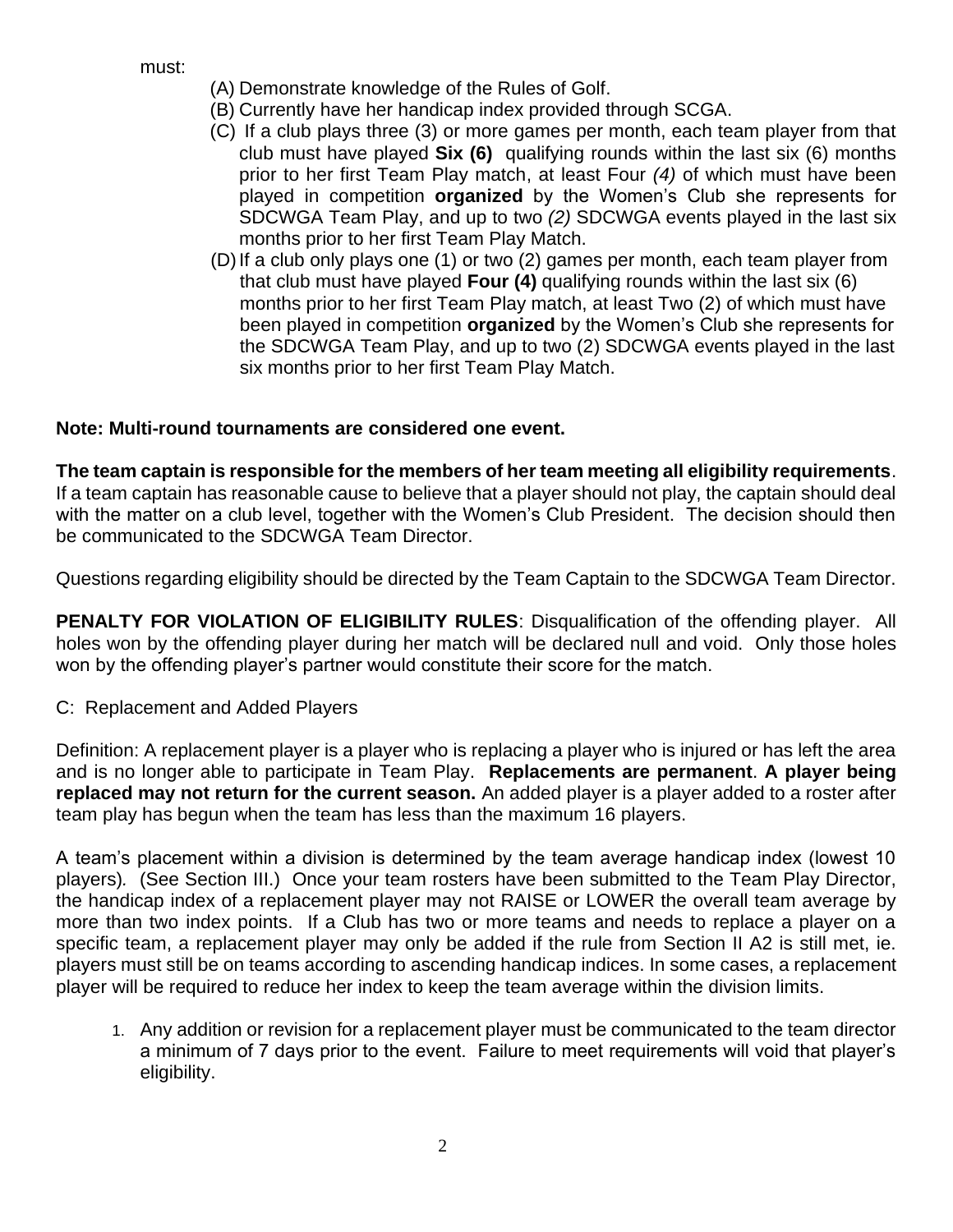### Section III: Procedures

#### A: Regions

Regions will be determined by geographic area by Team Play Director/SDCWGA Board of Directors. If necessary regions may be further divided into Divisions, based on number of eligible teams. A team's placement within a division is determined by the team average handicap index (lowest 10 players)*.*

#### B: The Course

Play will be home and home or on a neutral course as determined by the SDCWGA Board of Directors. Play will not be allowed at an Executive Course.

Scheduling between Team Captains shall be agreed upon and booked by a date determined by the Team Play Director. The Hostess Captain shall have priority in picking the date on a weekday. Consideration shall be given for possible rain-out dates. If the two (2) Team Captains involved cannot agree on an acceptable date within the overall SDCWGA Team Schedule, then both teams will forfeit all points for that match. All games are to be played on weekdays, Monday through Friday, unless mutually agreed upon by all teams. The team not able to play Monday through Friday will forfeit all points.

#### **Team play matches shall not be scheduled to conflict with previously scheduled SDCWGA events**.

All Team Play shall be played from the FORWARD tees from which the holes have been handicapped for women. If the course is less than 4400 yards and has holes that have been handicapped for women from a  $2<sup>nd</sup>$  set of tees, the Hostess Captains may choose to play from the 2<sup>nd</sup> set of tees. UNDER ALL CIRCUMSTANCES THE CAPTAINS MUST AGREE ON TEE SELECTION.

## C: Players

Each match should be played by four sides from each opposing team.

Any eight players may be chosen from the team roster for a scheduled match. Among eligible players, the team captain **must** give precedence to the players with the lowest indexes if they are available to play on scheduled date of match. Failure to do so may result in Team disqualification. The eight players shall be assigned to brackets in ascending order of handicaps, e.g. lowest and 2<sup>nd</sup> lowest handicaps in the 1<sup>st</sup> bracket, 3<sup>rd</sup> and 4<sup>th</sup> lowest handicaps in the 2<sup>nd</sup> bracket, and so forth. If more than one player has the same course handicap, the team captain may decide which to list first. Teams **should** have at least one player in every bracket. If unable to fill all brackets, the first bracket to be left open **must** be the 4th bracket position and the opposing captain must be notified prior to play. (*i.e. if a team only has 6 players and they wish to concede the points for one of the brackets, it must be the 4th bracket. Any bracket can be filled with only 1 player at any time.)*

Players shall play with the index on the date determined by the Team Director. Although team play is open to all SDCWGA members regardless of handicap index, a maximum course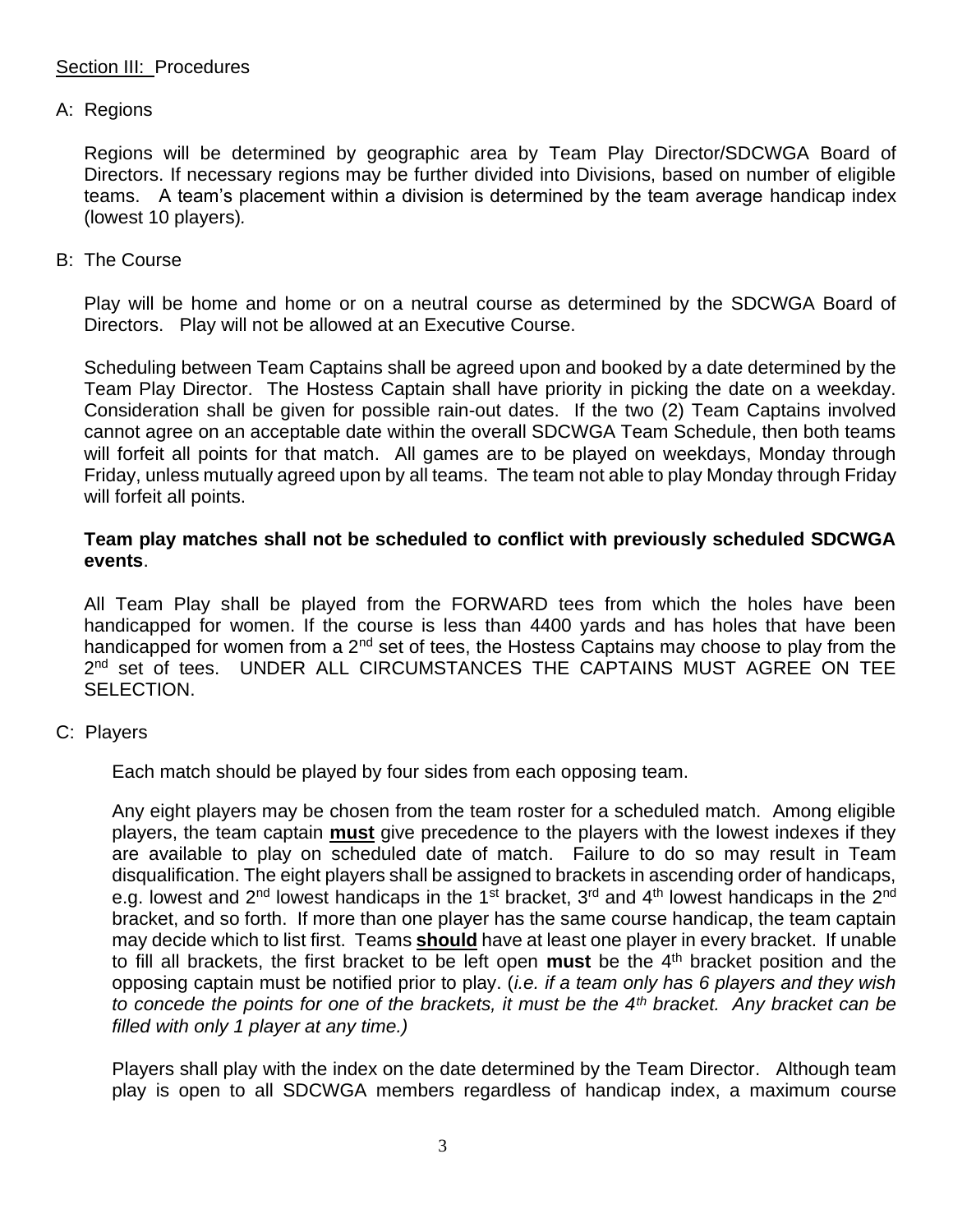handicap of 36 is allowed during play.

## D: General

Players may walk the course if the course allows, as long as pace of play is maintained. If players who walk are constantly behind, they will be required to ride in subsequent matches. **Note:** Some courses require carts for all players.

The Guest Team will have honors on the first tee. The side that wins gross shall have the honor on the next teeing ground.

E: Adverse Weather Conditions

In case of adverse weather conditions prior to play, the Hostess Team Captain and host professional shall decide if the match will be played. **All team captains** should call the host proshop for confirmation of play. IF POWER CARTS ARE NOT ALLOWED, TEAM PLAY SHALL BE POSTPONED. In case of cancellation, the Hostess Captain notify other captains when she can reschedule the match. If the Team Captains involved cannot agree on a new date that is within the overall SDCWGA Team Schedule, all points for that match will be forfeited.

If rain commences after all the teams have teed off, the matches will continue unless canceled by the Hostess Captain and the host professional under "course unplayable." In the event of Imminent Danger, play will be suspended until the Committee resumes play.*(Rule 5.7b).*

# F: Scoring

- 1. Strokes shall be taken as they fall on the scorecard, starting with the #1 handicap hole on the course played.
- 2. One gross ball and one net ball for each side will be scored: the same ball may be used for both gross and net. The gross ball will be scored at scratch. For the net ball, one hundred percent (100%) of the difference in strokes shall be given by the lowest handicapped player in the group, who shall play at scratch.
- 3. Each match will be played as 4-ball match play *(better ball of partners)*. The low gross ball of a side is matched against the low gross ball of the opponent's side for a gross win of that hole. The low net ball of a side is matched against the low net ball of the opponent's side for a net win for that hole. If there is no gross or net winner the hole is halved, and has no consequence in regards to the match.
- . 4. The side with the most gross wins on the first 9 holes scores 1 point gross for that 9. The side with the most net wins will score 1 point net for that 9. The same format will continue with the second 9 holes resulting in a win of 1 point for the most gross wins on the back side, and 1 point for the most net wins on the back side.
- 5. The side with the most gross wins will score an additional 1 point for overall gross wins. The side with the most net wins will score an additional 1 point for overall net wins. Each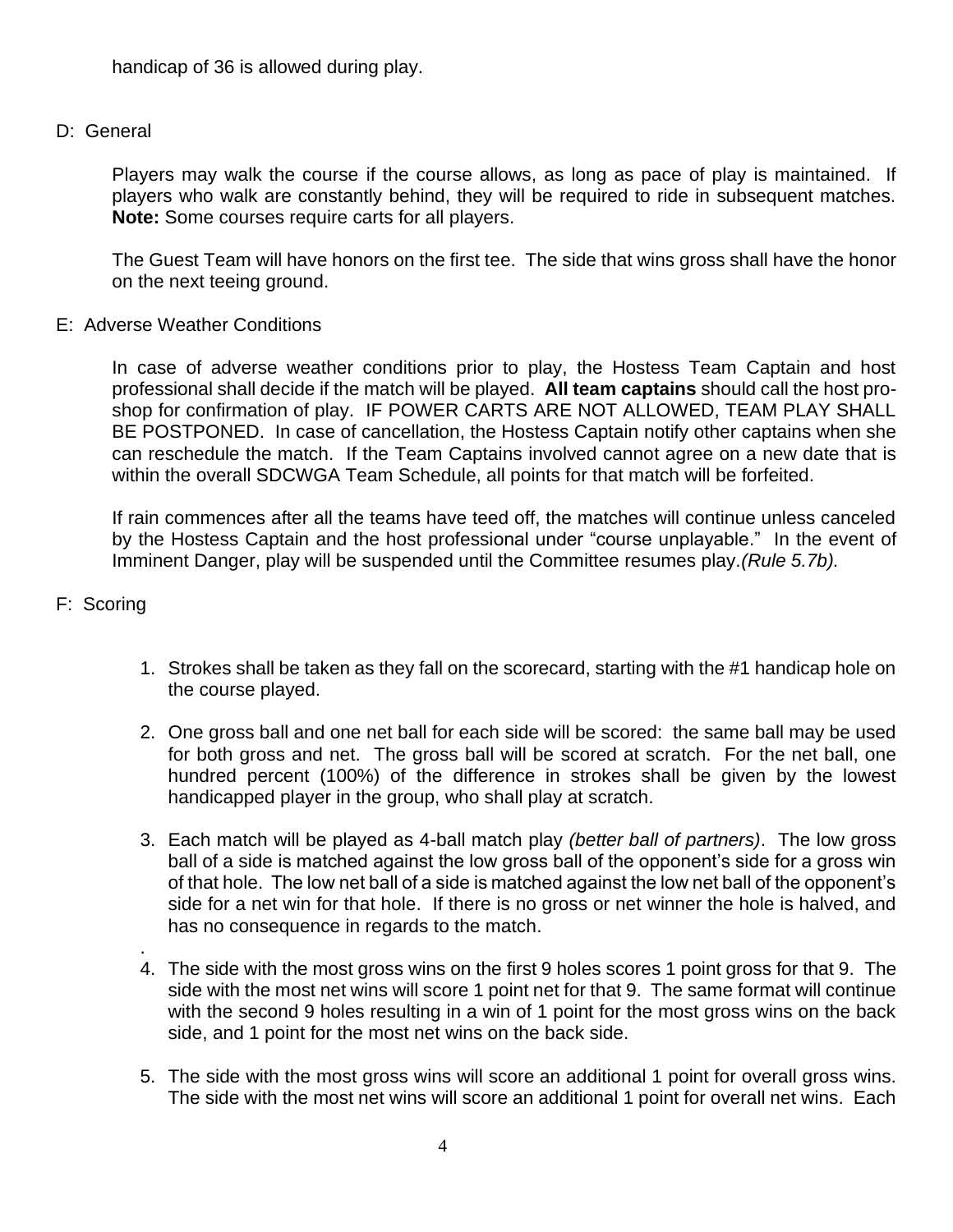side can earn 3 points gross and/or 3 points net, for a team total of 12 points gross and/or 12 points net.

- 6. The Gross winner of each Division will be the Team scoring the most Gross Points during the season. The Net Winner of each Division will be the Team scoring the most Net Points during the season.
- 7. For handicap purposes, if a player starts but does not complete a hole, she shall record a score she most likely would have made preceded by an X (*ex: X6*). Such a score shall not exceed the maximum hole score for that hole as described in Section 3.1b of the USGA Rules of Handicapping.

# Section IV: Rules

- 1. A side may be represented by one partner for all or any part of a match; all partners need not be present. An absent partner may join a match between holes, but not during play of a hole. *(Rule 23.4)* A nonappearance by any team at a scheduled match shall be cause for forfeiture of all points accrued to date. That team will be barred from further team play in the current season. All points won or lost by that team will be withdrawn from all previous opponents. **PLEASE NOTE:** If a team should default by nonappearance at the final match of the regular season or any playoff match, all members will be ineligible for team play the following year. This rule holds true even when the last match is a make-up/rain date.
- 2. Each team side must be on the tee at the **scheduled time**. **PENALTY**:
	- Loss of 1st hole if both players on a side are within 5 minutes late of the start time.
	- 1st hole will be halved if both sides are late.
	- Loss of match if both players on a side are more than 5 minutes late. It will not be necessary to play the match, but it may be played if both sides wish to do so.
- 3. If a putt is conceded, **it must be accepted** and one more stroke added to the score. Conceded putts are to be picked up & may not be replaced & putted. Although there is no penalty for holing out in such circumstances, if the putt would be of assistance to a partner, the partner is, in equity, disqualified for the hole. (Rule 23.6)
- 4. In match play, if a doubt or dispute arises between the players and no duly authorized representative of the Committee is available within a reasonable time, the player shall continue the match without delay. Any claim, if it is to be considered by the Committee, must be made before any player in the match plays from the next teeing ground or, in the case of the last hole of the match, before all players in the match leave the putting green. (Rule 20.1b) No later claim shall be considered unless it is based on facts previously unknown to the player making the claim and the player making the claim had been given wrong information by an opponent. (Rule 3.2d) In any case, no later claim shall be considered after the result of the match has been officially announced, unless the Committee is satisfied that the opponent knew she was giving wrong information.
- 5. All golf balls used during team play must be on the current USGA list of conforming golf balls. X-OUTS are prohibited. (Rule 4.2a) **PENALTY:** Loss of hole for the player using non-conforming ball.
- 6. If the "cart path only rule" is in effect, all team members must conform. If use of a Blue Flag is approved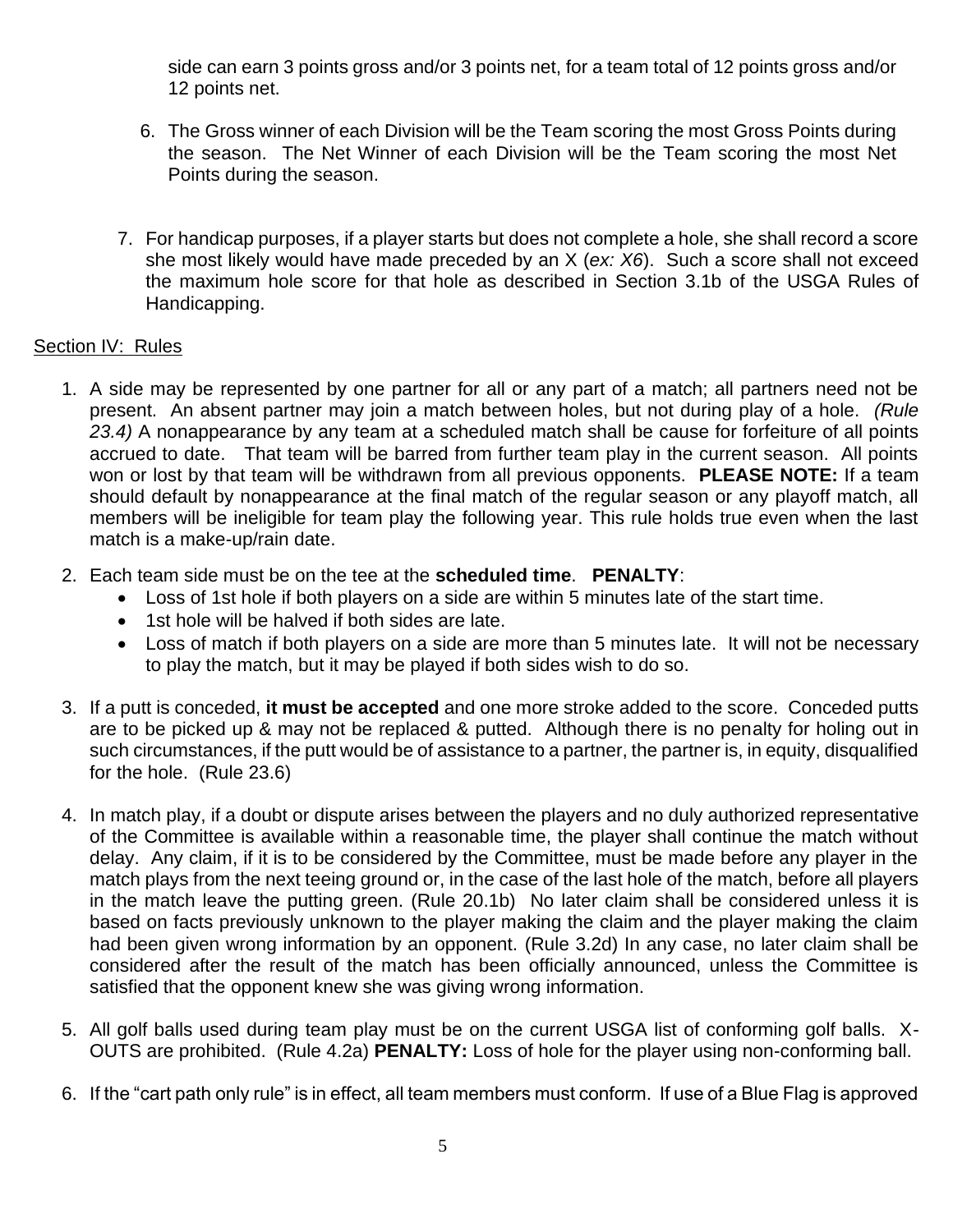by SDCWGA and the course management agrees that that person and her partner may drive on the course, the "Host" Team Captain shall ask for the same privilege for their two opponents. A copy of the DMV Handicap Certificate must be on file with SDCWGA. **During Playoffs all team members must ride in carts and must abide by course regulation regarding their use\***. \*Failure of a player to abide by the cart rule will result in disqualification of that player.

- 7. Neither galleries nor spectators are permitted on the course while matches are being played. (This includes Team Captains not playing and players that have completed their matches.)
- 8. No caddies are allowed during team play matches or during team play play-offs. **PENALTY:** Loss of hole at each hole where a caddie was used, applies to that side.
- 9. Distance measuring devices (Rule 4.3a) are allowed; however, the use of devices that gauge or measure other conditions (e.g., wind, elevation change, line of play or club selection based on player's ball location) is not permitted. In the spirit of the game, the measurement on the distance measuring device should be shared with the opponent, if solicited.
- **10.**Pace of Play: (*Rule 5.6a & 5.6b*) In match play, the opponents may agree that one of you will play out of turn to save time. All players should prepare in advance for their next stroke and that stroke must take place no more than 40 seconds after you reach your ball and it is safe to play. Penalty for first breach: One stroke penalty to the offending player on the offending side. Penalty for second Breach: Loss of hole for the offending side. Penalty for  $3<sup>rd</sup>$  breach is disqualification for the offending side. **If a course marshal tells the players to pick up their balls and move on, the players MUST do so. Failure to do so may result in disqualification. The hostess Captain is responsible for making sure the Pace of Play Policy is enforced.**
- 11.In order to maintain pace of play, players are not to play any practice stroke on or near the last green played. **PENALTY:** Loss of next hole.
- 12.A player should pick up her ball when her score is not in contention.

## 13.**Any group delayed by trouble during play should allow the following group to play through.**

- 14.The Hostess Captain is responsible for providing a rules committee. The committee may be two Team Captains **or** one experienced player from each team. They shall decide rules questions, procedures, doubts as to procedures, or any disputes that may arise during the play of the match. If the 2 people cannot agree the final decision will be determined by the Rules Director of SDCWGA. The Hostess Captain or designee should have a copy of the SDCWGA Team Rules and a USGA Rules of Golf Book available. A USGA Official Guide to the Rules of Golf effective January 2019 would be helpful. **NOTE: IF PREFERRED LIES ARE USED, THE LOCAL RULE WILL BE AS STATED ON THE SDCWGA WEBSITE.**
- 15.**Ball Lost or Out of Bounds** (Rule 18) SDCWGA events will not allow the use of any local Rule a club that has put the optional OB or Lost Ball rule into effect. Any OB or lost ball in a SDCWGA Event will be loss of stroke and distance.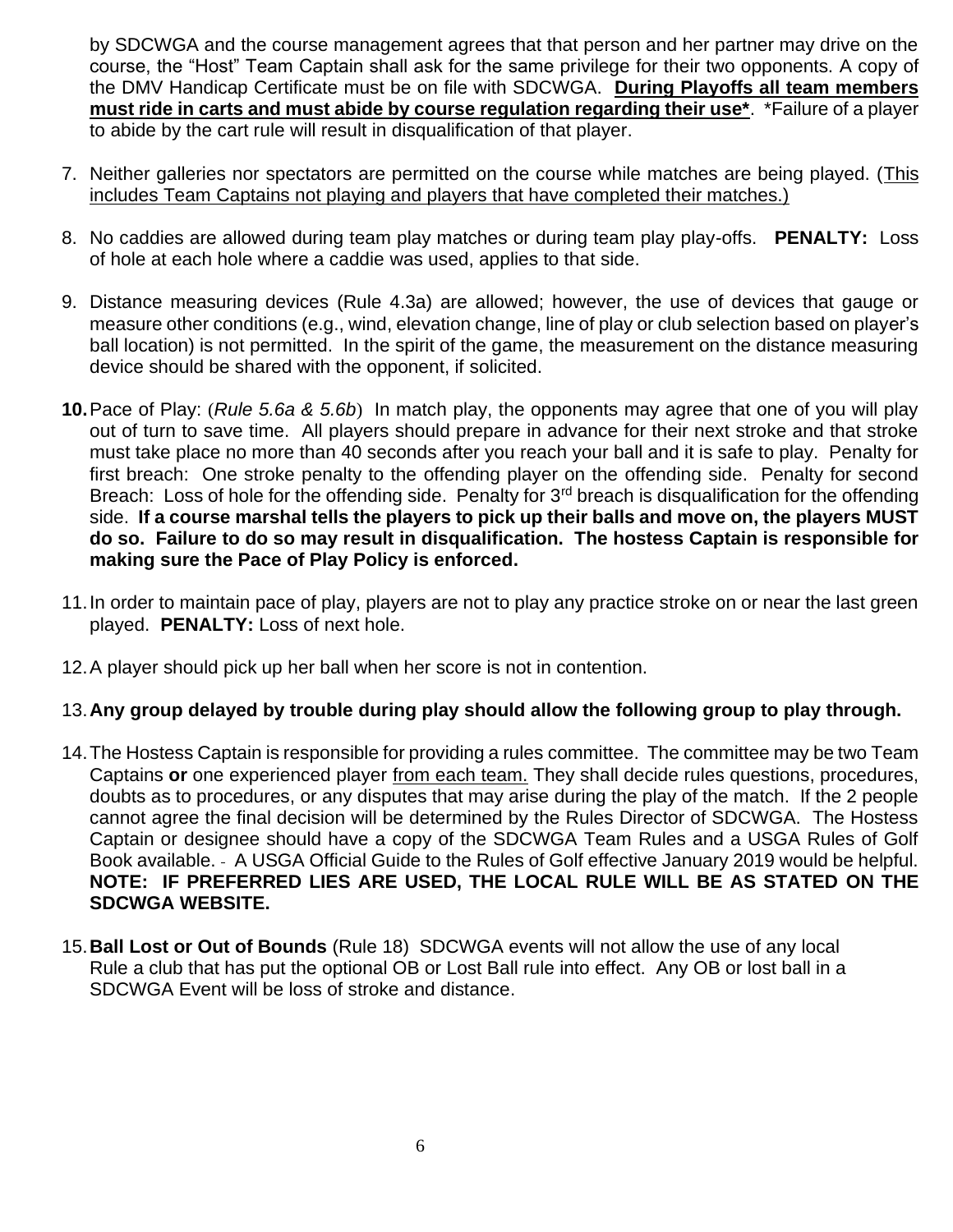# **PRE-SEASON**

- 1. Before date determined by Team Play Director, each team captain shall provide her roster to the Team Play Director and the maintenance schedule for their home course. The roster shall list her team members, their GHIN numbers and indices (in ascending order). Any subsequent addition to the team roster must be communicated directly to the Team Play Director a minimum of 7 days prior to the event. Failure to meet requirements will void that player's eligibility.
- 2. The Hostess Team Captain shall secure her course for team play within the time frame designated by the SDCWGA Team Play Director. She shall obtain quotations as to green fees and cart fees from the golf course pro or manager and she shall coordinate with the Guest Team Captains regarding the date, tee time and fees.
- 3. The team captain is responsible for ensuring that all players meet the eligibility criteria described in Section IIB.
- 4. **The team captain is responsible for her team's understanding and abiding by the USGA Rules of Golf governing this type of play, and in addition, the etiquette and good sportsmanship characteristic of the great game of golf.**
- 5. **ALL PLAYERS NEED A GOOD UNDERSTANDING OF THE RULES OF GOLF PRIOR TO PARTICIPATING IN TEAM PLAY.**
- 6. **If a player consistently shows a disregard for the Rules or lack of knowledge she will become ineligible for Team Play for the remainder of the season.**

## **PRE-MATCH**

- 1. Opposing team captains **must** communicate their player line-ups and current handicap indices to each other at least 72 hours prior to the match. Failure to do so could result in team disqualification, or Team Captain Suspension.
- 2. The Hostess Team Captain **must** give each Team Captain the rating, slope and hole handicaps of the course on which they will be playing at least 72 hours prior to the match. Failure to do so could result in team disqualification, or Team Captain suspension.
- 3. **Each Hostess** Team Captain shall prepare scorecards for both teams for each match if not provided. Each scorecard must include the names of players from both teams *(4 players-2 sides)*, indicate strokes where they fall and each player's handicap. (Players' handicaps are determined by the slope and rating of the course being played and the index of the player.) There should be enough space remaining on the card to neatly record gross and net wins.
- 4. **The Hostess Team Captain is responsible for preparing a Local Rules Sheet** for the course being played. **NOTE:** Local Rules that give an option other than stroke and distance for Lost Ball or Out of Bounds is not allowed in SDCWGA Events.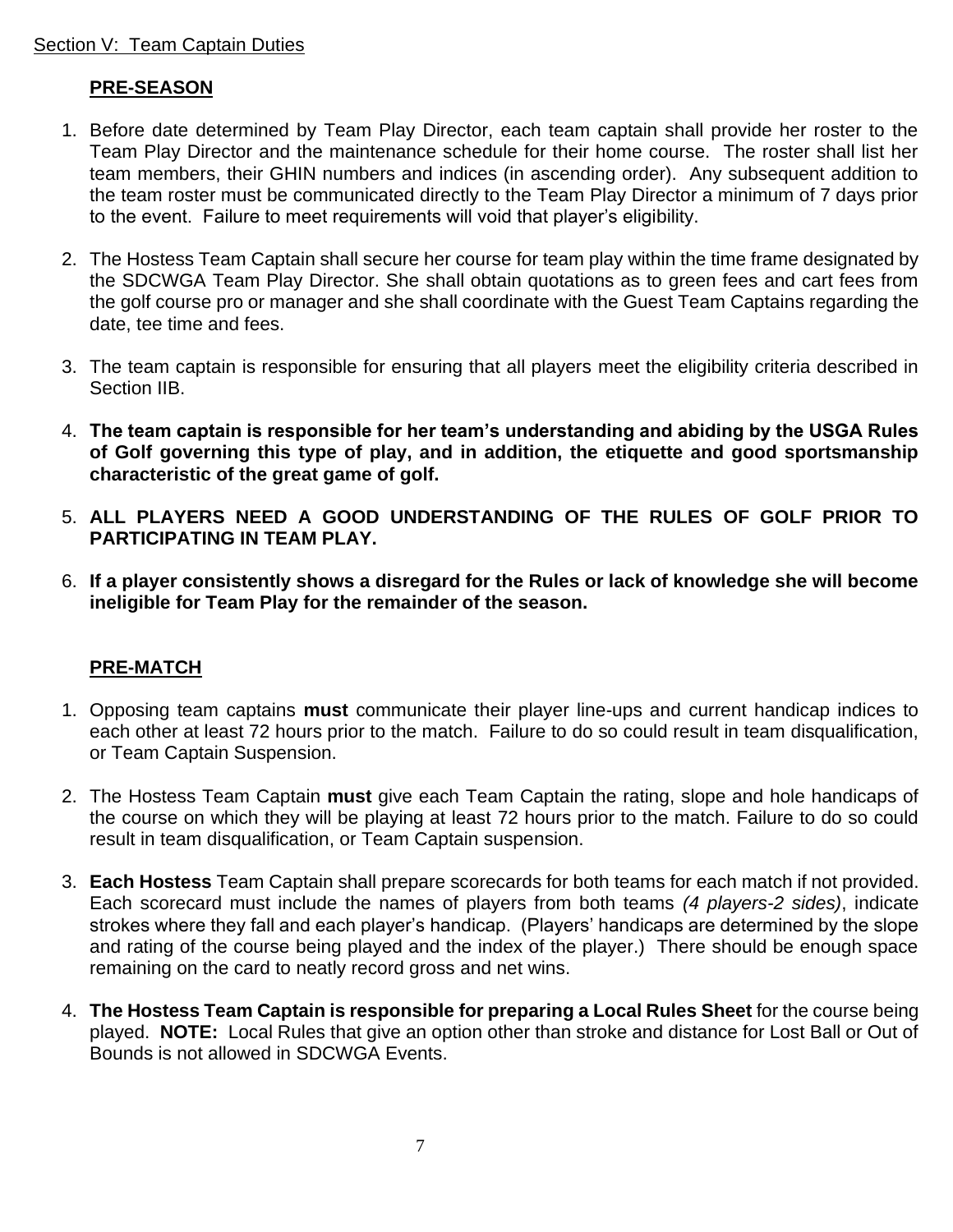# **MATCH-DAY**

- 1. The Guest Team Captain will check in with the Hostess Team Captain at least ½ hour prior to play.
- 2. The Hostess Team Captain will explain the procedure for the day. The Hostess Team Captain or designee should be available ½ hour before the first tee time to assist with check-in and answer any questions. **The Hostess Team Captain will supply the pro shop and/or starter with a list of all players. The Hostess Team Captain should give a policy of the Pace of Play to the Course Marshall or other individual who can enforce the Pace of Play.**
- 3. Each Team Captain shall present the official SDCWGA Results Sheet listing players *(4 sides)* for the match, together with their indices and handicaps to the other Team Captain to establish the correct listing of all players.
- 4. The Hostess Team Captain **shall** review the Local Rules sheet with the Team Captains and present 4 copies of the Local Rules Sheet to each Team Captain for distribution to their teams.
- 5. After checking with the Hostess Team Captain, the team captains will check scorecards, handicaps, and strokes where they fall.
- 6. Payment of green and cart fees shall be made to the pro shop prior to the start of the match.
- 7. At the conclusion of play, result sheets shall be completed by team captains, signed, and returned to the Hostess Team Captain. The results sheet shall be sent via text or e-mail to the SDCWGA Team Director on the day of the match and results entered into the Team Play Module via SDCWGA website. The Team Captain must retain a hard copy of the results until the end of the season. If there is a question or protest, the team captains should not sign the result sheet. A letter or e-mail explaining the protest shall be sent to the Team Director as soon as possible following the match in question.
- 8. All players **must** post their games on the day they played team in order to keep their handicap current. Failure to do so could result in the player's disqualification due to incorrect handicap index.
- 9. **The team captains shall retain all scorecards until the end of the season, including playoffs**.
- 10.It is recommended that each team captain carry a current. USGA Rules of Golf Book (Effective January 2019) in her golf bag.

# **HOSTESS DUTIES**

- 1. The Hostess Team Captain shall notify the pro-shop at least one week before play of the number of power carts needed.
- 2. She should request that any "ground under repair" area be marked, and tee markers be set at the proper monument on all teeing grounds.
- 3. She shall prepare a local rules sheet for distribution to all players. Make sure local rules apply to Match Play, e.g. cannot "play another ball in case of dispute". The SDCWGA Rules Director is available to assist in the preparation of these rules, and may be consulted to be sure the rules conform to SDCWGA policies.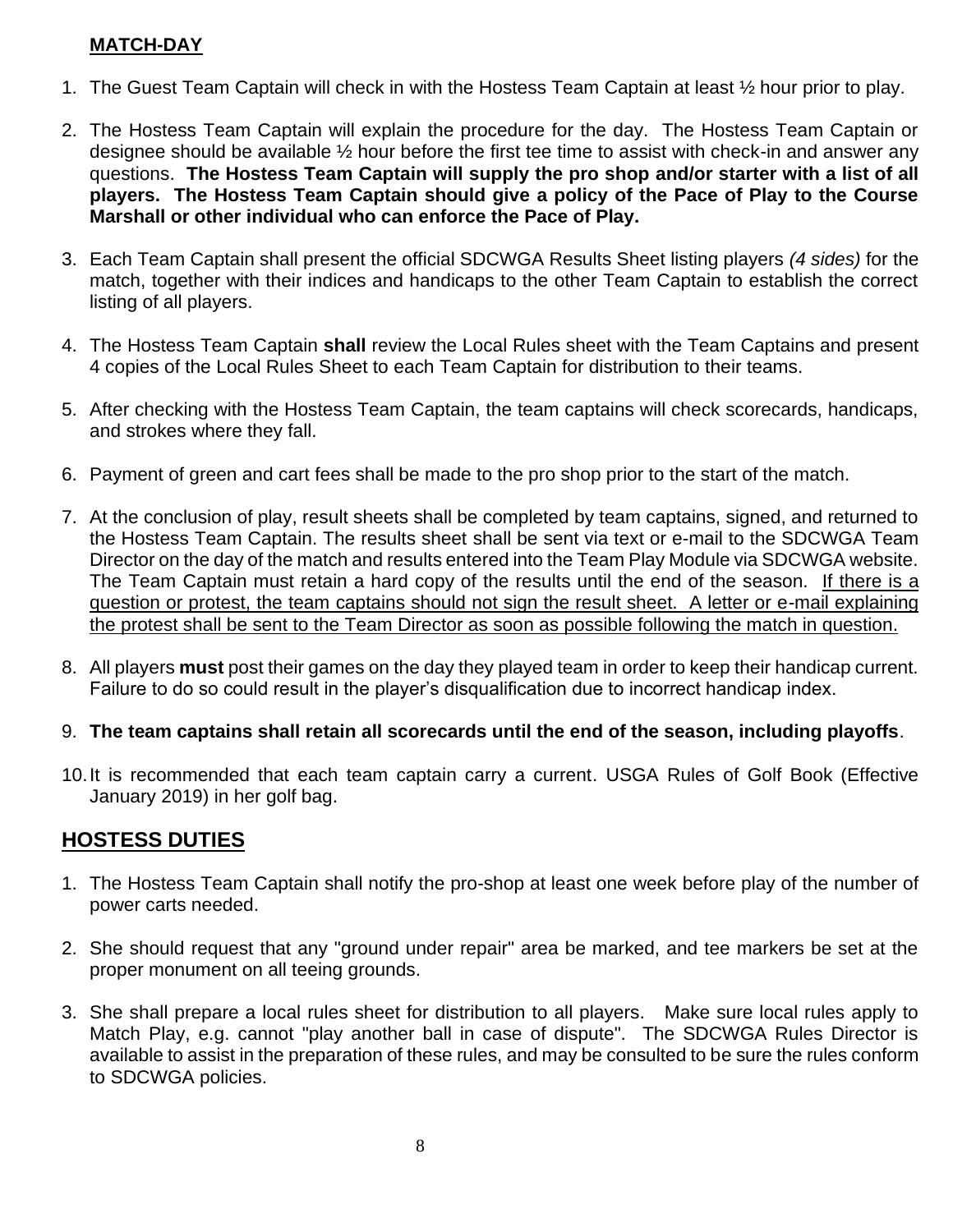- 4. The Hostess Team Captain or designee shall be available ½ hour before the first tee time to assist with check-in and answer any questions. She will sign the results sheet to attest that players' indices and handicaps are correct on the results sheets. At the conclusion of each match, she should collect the properly completed results sheets which have been signed by opposing captains. **No alteration of results sheets is permitted once they are signed by the respective captains.**
- 5. The results of the match **shall** be sent via text or email to the Team Director immediately following the match.

## **IF A HOSTESS TEAM CAPTAIN FAILS TO PERFORM ANY OF THE DUTIES – THE TEAM MAY BE DISQUALIFIED FROM FURTHER TEAM PLAY.**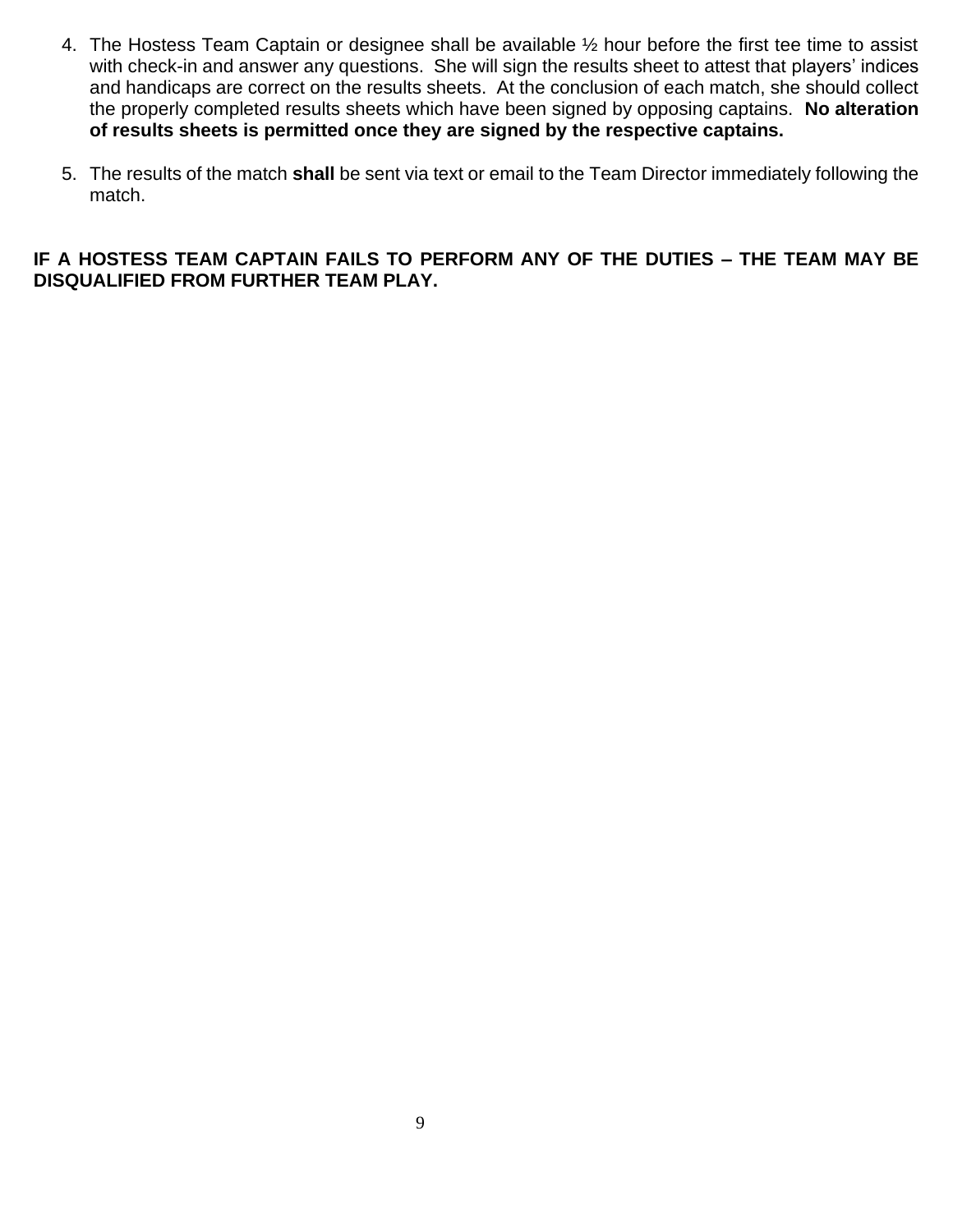# Section VI: PLAYOFF GUIDELINES**:**

In the event of a tie for a gross winner or a net winner within a Region/Division, a playoff of one game on a neutral course will be scheduled. The Team Play Director will select the course to be played. A coin will be tossed to determine which Team Captain will act as the "Home" Team Captain and book the course on which the match will be played.

In the event that a team should be both gross and net winner in its Region/Division, that team will become the gross winner and the team that is  $2<sup>nd</sup>$  net will become the net winner.

Overall Gross and Net Champion will be determined by playoffs of the winners from each Region/Division. The Team Director will arrange playoff matches on neutral courses. Playoff matches will be determined at the end of the season.

If there is a tie at the completion of the playoff matches, winners will be determined by a card-off based on the total number of holes won by the whole team. If there is still a tie at that point, the winner will be determined by a card-off, i.e., the total number of holes won by the whole team on the back nine holes, etc.

There may be a neutral arbitrator at the inter-divisional play-offs. The arbitrator shall be the SDCWGA Rules Director or if not available a person appointed by the Team Play Director with the approval of the SDCWGA Executive Board.

All players must ride in carts. There will be no galleries or caddies permitted on the playoff course. Spotters serving that day are not to be construed as gallery. It is the duty of the arbitrators to enforce this rule.

**PACE OF PLAY** – will be enforced during all matches. **ALL PLAYERS MUST RIDE**. All players should prepare in advance for their next stroke and that stroke must take place no more than 40 seconds after you reach your ball and it is safe to play. Penalty for first breach: One stroke penalty to the offending player. Penalty for second Breach: Loss of hole for the offending side. Penalty for 3<sup>rd</sup> breach is disqualification for the offending side. **If a course marshal tells the players to pick up their balls and move on, the players MUST do so. Failure to do so may results in disqualification.** 

# **AWARDS**

Regional/Divisional Champions, both gross and net, will receive a certificate of recognition.

The Overall Gross and Net Champion Clubs will have the club name engraved on a perpetual trophy, which the winning clubs may keep and display for one year.

Individual team members for all winning clubs are also recognized with a small keepsake.

All awards and recognition will be awarded at our Team Play Awards Luncheon which will be determined and announced by the Team Play Director. Please encourage your team and club members to attend this event and recognize your accomplishments.